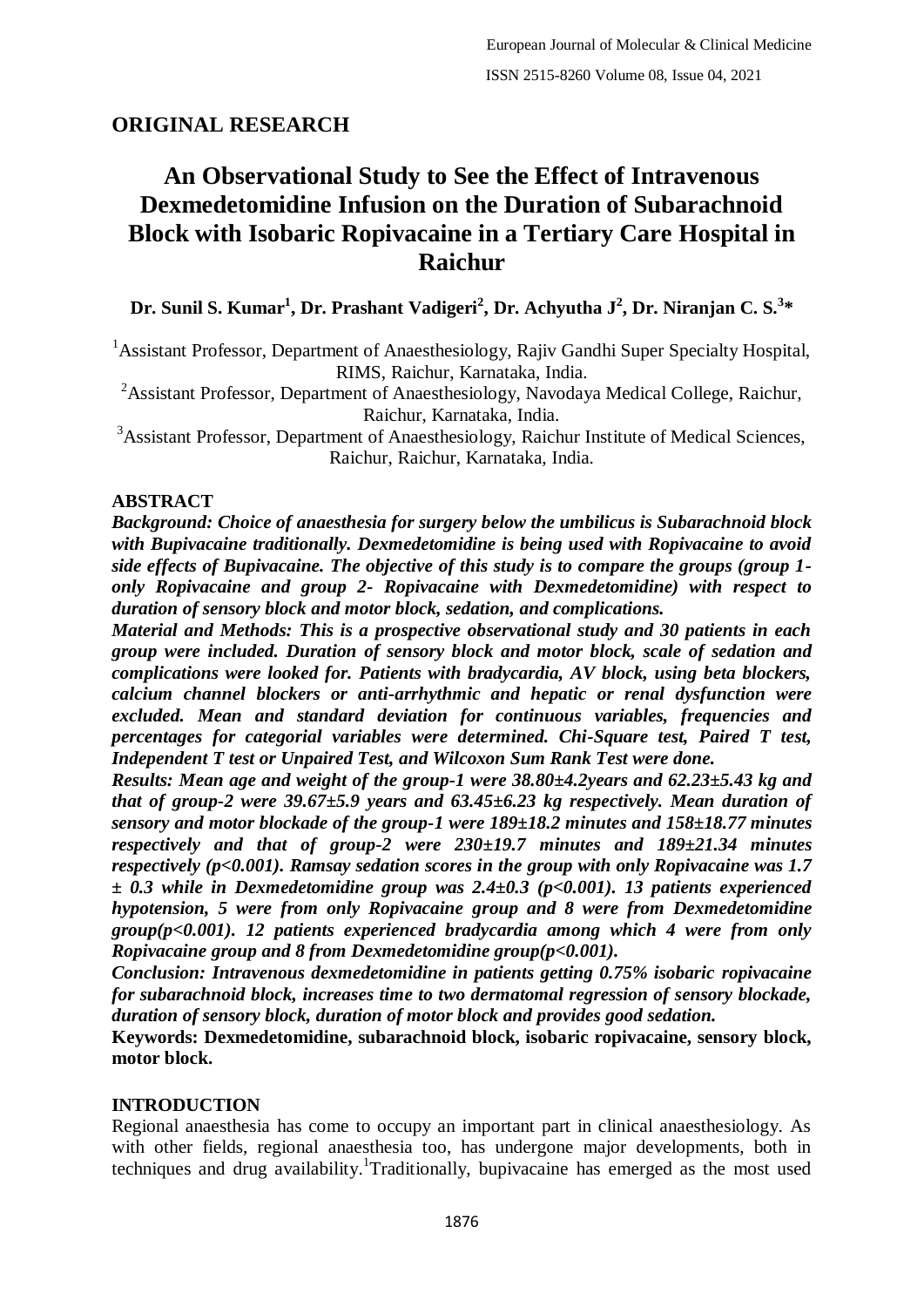drug for spinal anaesthesia. However, since it has undesirable effects such as hypotension, bradycardia, prolonged duration of motor paralysis, cardiotoxicity and central nervous system toxicity.<sup>2,3</sup> Ropivacaine thus was developed after bupivacaine was noted to be associated with significant number of cardiac arrests. Cardiotoxicity of ropivacaine is less than bupivacaine as ropivacaine causes lesser depression of cardiac contractility.<sup>4</sup>

Isobaric Ropivacaine is regularly used in regional anaesthesia for subarachnoid block, epidural anaesthesia and analgesia. It is less potent when used in low doses such as for epidural analgesia or spinal anesthesia in comparison with bupivacaine.<sup>5</sup>Intrathecal ropivacaine  $12$  mg is approximately equivalent to bupivacaine 8 mg.  $\overline{6}$  For prolongation of anaesthesia different adjuvants like opioids, adrenergic, GABA agonists, NMDA antagonists, have been used.<sup>7,8</sup>

Intravenous alpha 2 adrenergic agonists are being increasingly used as they provide sedation and analgesia without causing respiratory depression. <sup>9</sup> Dexmedetomidine is a highly selective α2 adrenergic agonist which was FDA approved in 1999 and used in India since 2012 and has been used for premedication and as an adjunct to general anaesthesia. It reduces opioid and inhalational anaesthetic requirements.<sup>10</sup> In addition, because it affects locus coeruleus area which is associated with modulation of sleep and respiration, it has sedative effect with minimal respiratory depression.<sup>11</sup> Previous studies have shown significant prolongation of duration of sensory and motor blockade with intrathecal administration of alpha 2 adrenergic agonists with local anaesthetics and hence synergistic interaction between two. $9,12$  IV dexmedetomidine can also prolong the duration of sensory block, motor block, and time to first analgesic request associated with spinal anesthesia.<sup>13</sup>

Various studies have been performed comparing intravenous dexmedetomidine and spinal anesthesia with bupivacaine.<sup>14,15</sup> Studies have been done in past about use of ropivacaine intrathecally for spinal anaesthesia. Wahedi W et al in 1996 performed the first dose finding study of Ropivacaine for spinal anesthesia in a randomized, double-blind study.<sup>16</sup> They concluded that at concentrations of 0.5% and 0.75%, ropivacaine results in long-lasting spinal anaesthesia. McNamee D.A et al in 2002 compared the efficacy and safety of plain ropivacaine with plain bupivacaine for spinal anaesthesia in patients undergoing total hip arthroplasty.<sup>17</sup> They found that onset of motor and sensory block was rapid with no significant differences between the two groups. However, there is limited literature regarding effects of intravenous alpha 2 agonist on duration of spinal anaesthesia with 0.75% isobaric ropivacaine. In this prospective observational study, we intend to observe the effects of intravenous dexmedetomidine infusion on duration of subarachnoid block with 0.75% isobaric ropivacaine in patients undergoing infraumbilical surgeries with respect to duration of sensory block, duration of motor block, scale of sedation, occurrence of bradycardia and hypotension.

This observational study aimed to compare the 2 groups with respect to Duration of sensory block and motor block, scale of sedation, bradycardia and hypotension and other complications, if any.

### **MATERIALS & METHODS**

It is a Prospective observational longitudinal study conducted in various operation theatres of tertiary health care center. The study was conducted for a period of two months. Based on previous studies we found a prolongation of duration of sensory blockade by 15 mins with intravenous dexmedetomidine administration. Approximately 28 patients needed to be observed in each group with alpha error of 95% and beta error of 80%. Assuming a dropout rate of 10% we decided to study 30 patients in each group.

Patients administered subarachnoid block with 0.75% isobaric ropivacaine as per routine theatre protocol were observed as follows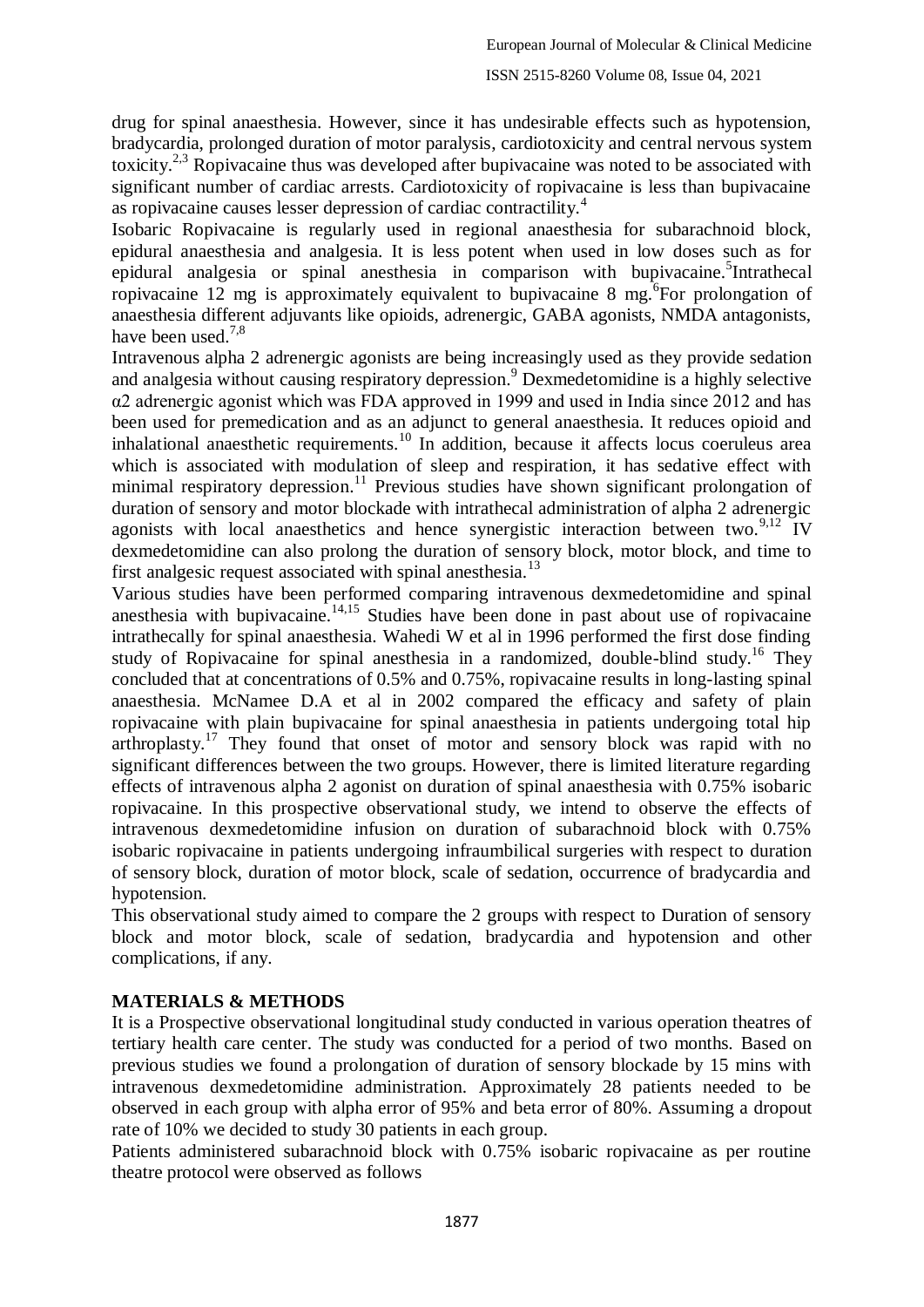- A thorough history and clinical examination, confirmation of consent, starvation and fitness.
- Attachment of monitors, pulse oximetry, ECG monitor, non-invasive systolic and diastolic blood pressure and SpO2 after patient is on table and intravenous access secured with appropriate gauge cannula, and coloading with appropriate intravenous fluid.
- Patient placed in sitting or lateral position, and SAB were established at L3-L4 interspace by standard midline approach with 3 to 3.5 ml of 0.75% isobaric ropivacaine using 25G Quincke's needle. Then patient was turned supine and received appropriate oxygen supplementation. Time of SAB was noted as zero time. Onset of sensory blockade and highest level of sensory blockade reached were noted by using loss of pin prick sensation.
- Onset and highest level of motor blockade reached were noted by Modified Bromage Scale (MBS). As per routine OT protocol, anxious patients receiving dexmedetomidine infusion at rate of 0.2 to 0.7mg/kg/hr or injection midazolam 0.02mg/kg for sedation and other patients receiving no sedation. All patients were given SAB using above protocol who have received either dexmedetomidine infusion or midazolam/ no sedation were observed. Following parameters were noted.
- Onset, level and duration of sensory block were noted. Sensory blockade was checked by using pinprick technique at 1,2,5 min after giving spinal anaesthesia, and then at every 5 min till 30 min and then at every 30 min till recovery of block to S1 level. Recovery time for sensory blockade were defined as two dermatome regressions of anaesthesia from the maximum level. Onset and motor block duration were noted by using Modified Bromage Scale1, Motor block duration was time between MBS -2 to return of muscle power till MBS-5 [MBS 1=complete block i.e. unable to move feet or legs, 2=almost complete block i.e. able to move feet only, 3=partial block i.e. just able to move knees, 4=detectable weakness of hip flexion while supine i.e. full flexion of knees, 5=no detectable weakness of hip flexion while supine i.e. full flexion, 6=able to perform partial knee bend], Motor blockade was assessed by using MBS at 1,2,5 min after giving spinal anaesthesia, and then at every 5 min till 30 min and then every 30 min till full recovery of motor level by asking the patient to move and flex legs with prior information to operating surgeon during intraoperative period. Dose and duration of dexmedetomidine infusion were noted. Any reason for termination of dexmedetomidine infusion was noted.
- Level of sedation was assessed according to Ramsay Sedation Scale (RSS) 2 [1= Patient anxious, agitated or restless, 2= Patient cooperative, oriented, and tranquil alert, 3= Patient responds to commands, 4=Asleep, but with brisk response to light glabellar tap or loud auditory stimulus, 5=Asleep, sluggish response to light glabellar tap or loud auditory stimulus, 6=Asleep, no response]. Sedation scale was evaluated at 1,2,5 min after giving spinal anaesthesia, then at every 5 min till 30 min and then every 30 min till complete recovery of sensory and motor blockade.
- Number of episodes of hypotension requiring treatment with injection ephedrine were noted. Hypotension defined as systolic blood pressure of less than 90 mmHg or decrease of 30% from the baseline. Number of episodes of bradycardia requiring treatment with injection atropine were noted. Bradycardia defined as heart rate less than 50 beats/min. Other complications if any were recorded.

### **Inclusion criteria:**

All adult patients of either sex between 18 years to 65 years and willing to consent for the study, receiving intrathecal 0.75% isobaric ropivacaine for infraumbilical surgeries and receiving dexmedetomidine infusion for sedation and not receiving any other sedation with ASA physical status I and II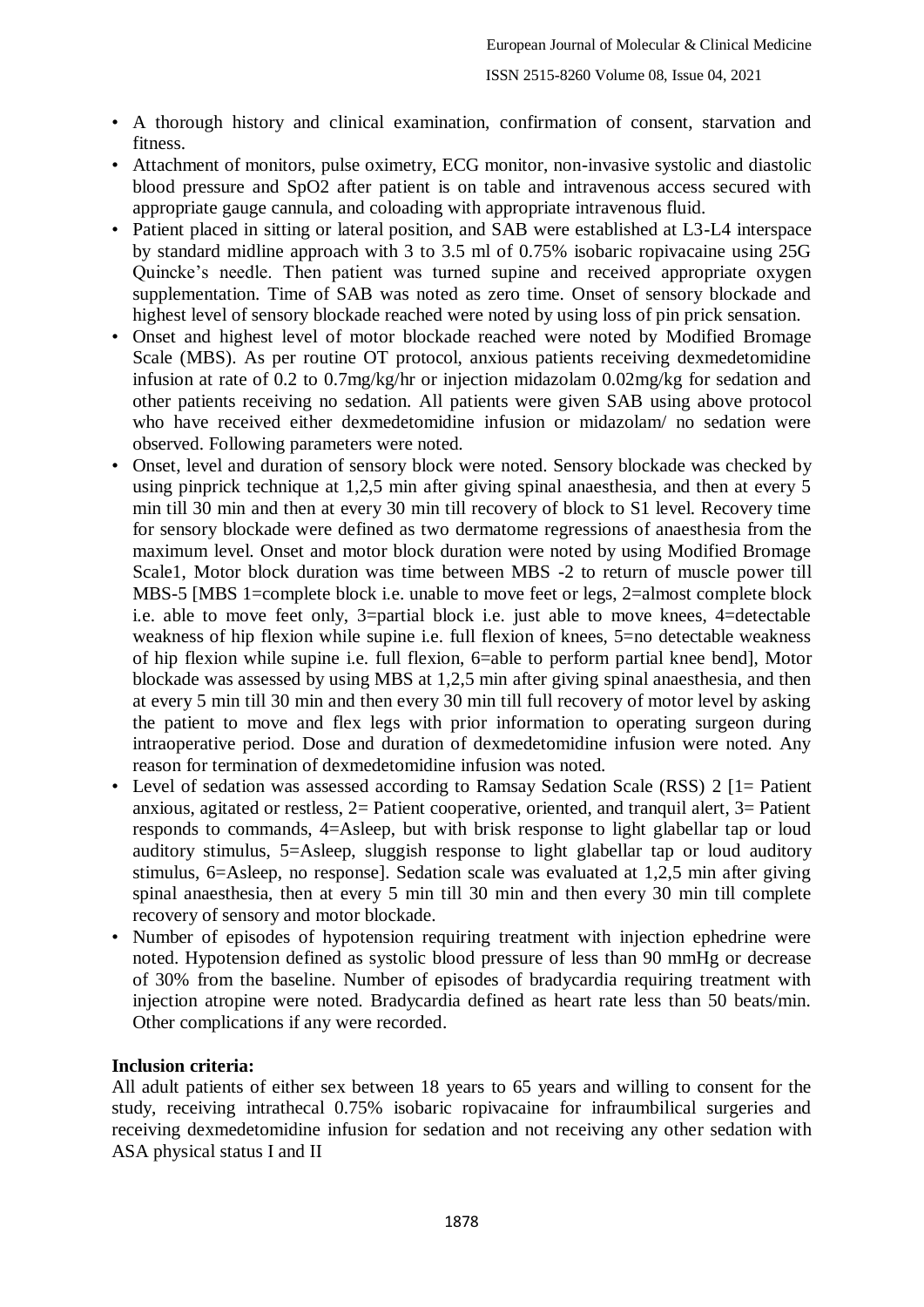## **Exclusion criteria:**

Patients with pre-existing bradycardia, AV block,using beta blockers, calcium channel blockers or any other anti-arrhythmic drugs, hepatic or renal dysfunction and history of allergy to amide anaesthetics agents.

## **Statistical analysis:**

We recorded the data with respect to patients who did not receive intravenous dexmedetomidine and those who received intravenous dexmedetomidine out of all patients who received intrathecal 0.75 % isobaric ropivacaine for SAB. Data was entered into Microsoft Excel and analysis was done using the statistical Package for Sciences (SPSS version 20.0 trial version). Descriptive statistics such as mean and standard deviation(SD) for continuous variables, frequencies and percentages for categorial variables were determined. Association between variables were analysed by Chi-Square test, Paired T test, Independent T test or Unpaired Test, and Wilcoxon Sum Rank Test. Level of significance was set at 0.05.

## **RESULTS**

A total of 60 patients were included in the study who were posted for surgeries under spinal anaesthesia with 0.75% isobaric ropivacaine with or without intravenous dexmedetomidine infusion, with respect to two dermatomal regression of sensory blockade, duration of sensory block, duration of motor block, Ramsay Sedation Score, number of episodes of hypotension which required treatment with inj. Ephedrine and number of episodes of bradycardia requiring treatment with inj. Atropine and other complications if any.

Mean age and weight of the group receiving isobaric ropivacaine were  $38.80 \pm 4.2$ years and  $62.23 \pm 5.43$  kg and that of ropivacaine with Dexmedetomidine were 39.67  $\pm$  5.9years and 63.45  $\pm$  6.23 kg respectively. There were 10 females and 20 males included in the ropivacaine group and 11 female and 19 males in the Dexmedetomidine group respectively and the difference between the two groups was not statistically significant.

| <b>Surgery</b>  | <b>Isobaric Ropivacaine</b> |                   | <b>Isobaric Ropivacaine with</b>   |                   |
|-----------------|-----------------------------|-------------------|------------------------------------|-------------------|
|                 |                             |                   | <b>Intravenous Dexmedetomidine</b> |                   |
|                 | <b>Frequency</b>            | <b>Percentage</b> | <b>Frequency</b>                   | <b>Percentage</b> |
| General surgery |                             | 43.33             | 14                                 | 46.66             |
| Orthopedics     |                             | 20.00             |                                    | 23.33             |
| Urology         |                             | 23.33             |                                    | 26.67             |
| Plastic surgery |                             | 13.33             |                                    | 03.33             |
| Total           |                             | 00.00             |                                    | 100.00            |

**Table 1:Distribution of patients according to type of surgery performed**

Patients undergoing different surgeries from various departments were included according to [Table 1].

Mean duration of sensory blockade and motor of the group receiving Isobaric Ropivacaine were  $189 \pm 18.2$  minutes and  $158 \pm 18.77$  minutes respectively and that of the group with Dexmedetomidine were  $230 \pm 19.7$  minutes and  $189 \pm 21.34$  minutes respectively and the difference was statistically significant  $(p<0.001)$ . Ramsay sedation scores in the group with only Ropivacaine was  $1.7 \pm 0.3$  while in Dexmedetomidine group was  $2.4 \pm 0.3$  and the difference between both the groups was statistically significant  $(p<0.001)$ . In the present study we witnessed a total of 13 patients undergo hypotension out of which 5 were from only Ropivacaine group and 8 were from Dexmedetomidine group and this difference was statistically significant  $(p<0.001)$ . There was a total of 12 patients who experienced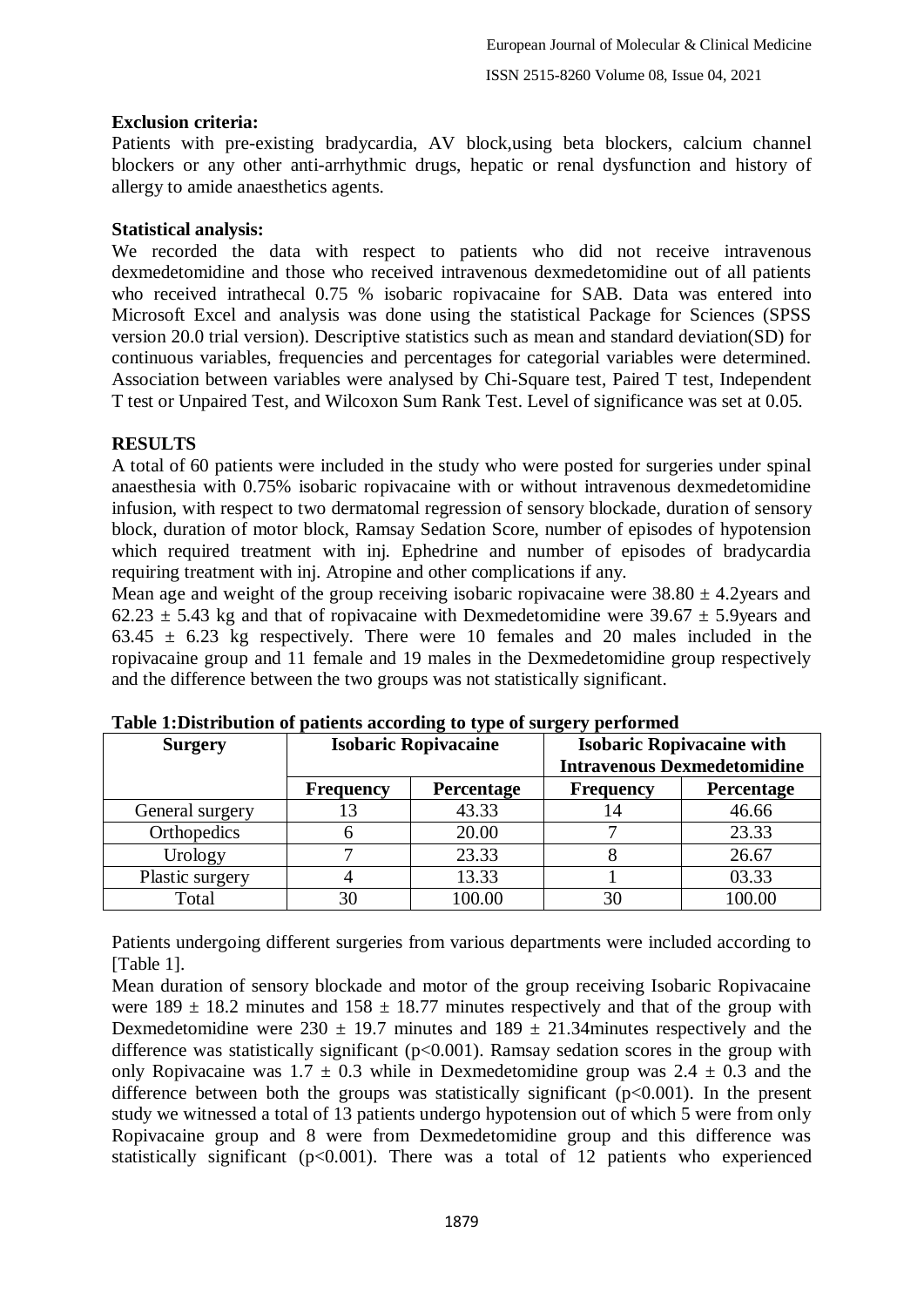bradycardia among which 4 were from only Ropivacaine group and 8 from Dexmedetomidine group and the difference was statistically significant  $(p<0.001)$ .

In the present study, we estimated correlation between different dose ranges of Dexmedetomidine and duration SAB and the results were as in [Table 2].

| Range of doses of<br><b>Dexmedetomidine</b> | No. of<br>patients | <b>Mean duration for</b><br>two dermatome<br>regressions of sensory<br>blockade | <b>Mean</b><br>duration of<br>sensory block | <b>Mean duration</b><br>of motor block |
|---------------------------------------------|--------------------|---------------------------------------------------------------------------------|---------------------------------------------|----------------------------------------|
| $15 - 25$                                   |                    | 114                                                                             | 213                                         | 182                                    |
| $25.5 - 35$                                 | 16                 | 114                                                                             | 223                                         | 204                                    |
| $35.5 - 45$                                 |                    | 108                                                                             | 253                                         | 224                                    |

**Table 2:Correlation between different range of iv dexmedetomidine doses and duration of sab (isobaric ropivacaine with iv Dexmedetomidine group)**

**Table 3: Correlation between different ranges of iv dexmedetomidine doses and no. of episodes of hypotension and bradycardia (isobaric Ropivacaine with iv dexmedetomidine group)**

| Range of doses of<br><b>Dexmedetomidine</b> | No. of<br>patients | No. of episodes of<br>hypotension | No. of episodes of<br>bradycardia |
|---------------------------------------------|--------------------|-----------------------------------|-----------------------------------|
| 15 - 25                                     |                    |                                   | $\overline{\phantom{0}}$          |
| $25.5 - 35$                                 | l n                |                                   |                                   |
| $35.5 - 45$                                 |                    |                                   |                                   |

Other complications like respiratory depression, desaturation and arrhythmias were not seen in either group.

### **DISCUSSION**

Choice of anaesthesia for surgery below the umbilicus is Subarachnoid block. Due to ease of administration, fast onset, effective sensory and motor blockade with spared spontaneous respiration, low cost, safety in patients with full stomach, absolute relaxation of abdominal musculature, exclusion of the need for intubation and earlier return of intestinal activity. SAB is a choice of anaesthesia in pelvic surgeries and lower limb surgeries. Till recently Bupivacaine 0.5% heavy was the only drug used for spinal anaesthesia after the discontinuation of lidocaine's intrathecal use. In 2009 ropivacaine another aminoamide local anaesthetic having all the advantages but less the cardio and CNS toxicity of bupivacaine was introduced in India. 18,19

In our study, time for two dermatomal regressions of sensory blockade in dexmedetomidine group was significantly greater than that in non-dexmedetomidine group. Similar results were found in various studies conducted by Harsoor S et al,<sup>15</sup> in 2013 Chilkunda N20, Rekha Kumari et al,<sup>21</sup> in 2017, Hong JY et al,<sup>14</sup> in 2012 Kaya FN et al,<sup>12</sup> in 2010. Duration of sensory blockade in dexmedetomidine group was significantly greater than that of nondexmedetomidine group. Similar findings were reported in various studies by Balvinder Kaur Rekhi et al,<sup>18</sup> in 2017, Upadhyay R Kavya et al,<sup>22</sup> in 2018 Chilkunda N. Dinesh et al,<sup>20</sup> in 2014, Kumkum Gupta et al,  $2^{3}$  in 2014, Rekha Kumari et al,  $2^{1}$  in 2017. This result of intravenous dexmedetomidine on the sensory blockade can be explained by increased activation of  $\alpha$ 2C and  $\alpha$ 2A receptor in the dorsal horn at the spinal cord directly suppressing pain transmission by reducing the release of pronociceptive transmitters, substance P and glutamate, and hyperpolarization of interneurons resulting in inhibition of nociceptive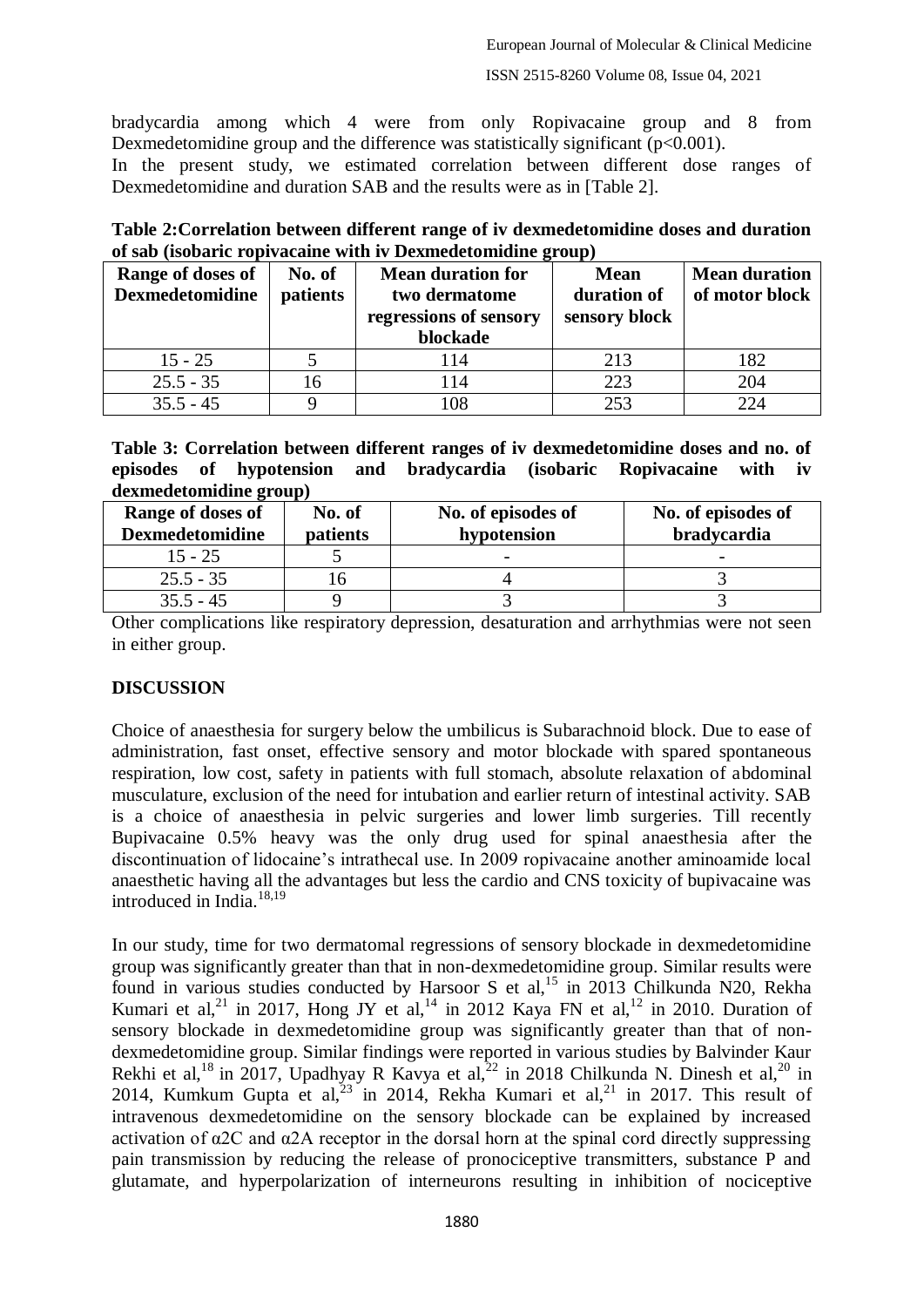#### ISSN 2515-8260 Volume 08, Issue 04, 2021

impulse transmission. Duration of motor block was significantly prolonged in dexmedetomidine group compared to non-dexmedetomidine group. Similar findings were reported in various studies by Balvinder Kaur Rekhi et al,<sup>18</sup> Upadhyay R Kavya et al,<sup>22</sup> Chilkunda N. Dinesh et al,<sup>20</sup> Rekha Kumari et al,<sup>21</sup> Kaya FN et al,<sup>12</sup> Kumkum Gupta et al.<sup>23</sup> The hyperpolarization of spinal neurons may describe the extension of motor blockade. Intrathecal dexmedetomidine has been identified to affect dose dependent increase in duration of motor block.<sup>7</sup> On evaluation of the various studies it was noticed that in the studies where prolongation of motor blockade was seen, $12,20,21,22,23$  the dose of dexmedetomidine was higher. In the present study, Ramsay sedation score (RSS) in dexmedetomidine group was more than non-dexmedetomidine group 1. Similar findings were reported in studies by Balvinder Kaur Rekhi et al,<sup>18</sup> Elcicek K et al,<sup>24</sup> Hong JY et al,<sup>14</sup> Chilkunda N. Dinesh et al.<sup>20</sup> Dexmedetomidine produces a reduction in action of the projections of the locus coeruleus to the ventrolateral preoptic nucleus. The sedative effect of dexmedetomidine acts through the endogenous sleep-promoting pathways, thus generating natural sleep patterns.

The low incidence of hypotension was attributed to provision of sufficient preoperative hydration to the patients. Previous Studies by Balvinder Kaur Rekhi et al,<sup>18</sup> Rekha Kumari et al,<sup>21</sup> Harsoor S. et al,<sup>15</sup> and Jia Song et al,<sup>6</sup> in 2013, showed overall increased incidence of hypotension in patients receiving intravenous dexmedetomidine. The decrease in blood pressure and episodes of hypotension may be related to decreased central sympathetic outflow. Number of episodes of bradycardia requiring treatment with injection atropine were more in dexmedetomidine group compared to non-dexmedetomidine group as in similar studies by Balvinder Kaur Rekhi et al,<sup>18</sup> Chilkunda N. Dinesh et al,<sup>20</sup> Rekha Kumari et al.<sup>21</sup> Dexmedetomidine is known to cause dose dependent bradycardia due to reduction in central sympathetic outflow6. In dexmedetomidine group we found that 8 patients who received dexmedetomidine in higher doses like 35.5-45 mcg had graeter mean two dermatomal regression time, mean duration of sensory blockade and mean duration of motor block than the patients who received lesser dose of dexmedetomidine. The sample size of patients with increased duration of sensory and motor block was too small for statistical correlation. However, our observations suggest that higher doses of IV dexmedetomidine increased the duration of sensory and motor block. Similar findings were reported by Upadhyay R Kavya et al in  $2018<sup>22</sup>$  Complications such as desaturation, respiratory depression, arrhythmias, vomiting, shivering were not observed in any of our patients.

#### **LIMITATIONS OF THE STUDY**

It was an observational study of relatively small sample size. The dose dependent increase in the duration of sensory block, duration of motor block and number of episodes of hypotension and bradycardia need a larger sample size for statistical correlation. Better results may be achieved with randomized, controlled trial relating larger number of patients.

### **CONCLUSION**

We conclude that intravenous dexmedetomidine in patients getting 0.75% isobaric ropivacaine for subarachnoid block, increases time to two dermatomal regression of sensory blockade, duration of sensory block, duration of motor block and provides good sedation during the surgery. There was dose dependent increase in the duration of sensory block, duration of motor block and number of episodes of hypotension and bradycardia.

#### **REFERENCES**

1. Owen MD, Dean LS. Ropivacaine. Expert Opin Pharmacother 2000; 1(2): 325-36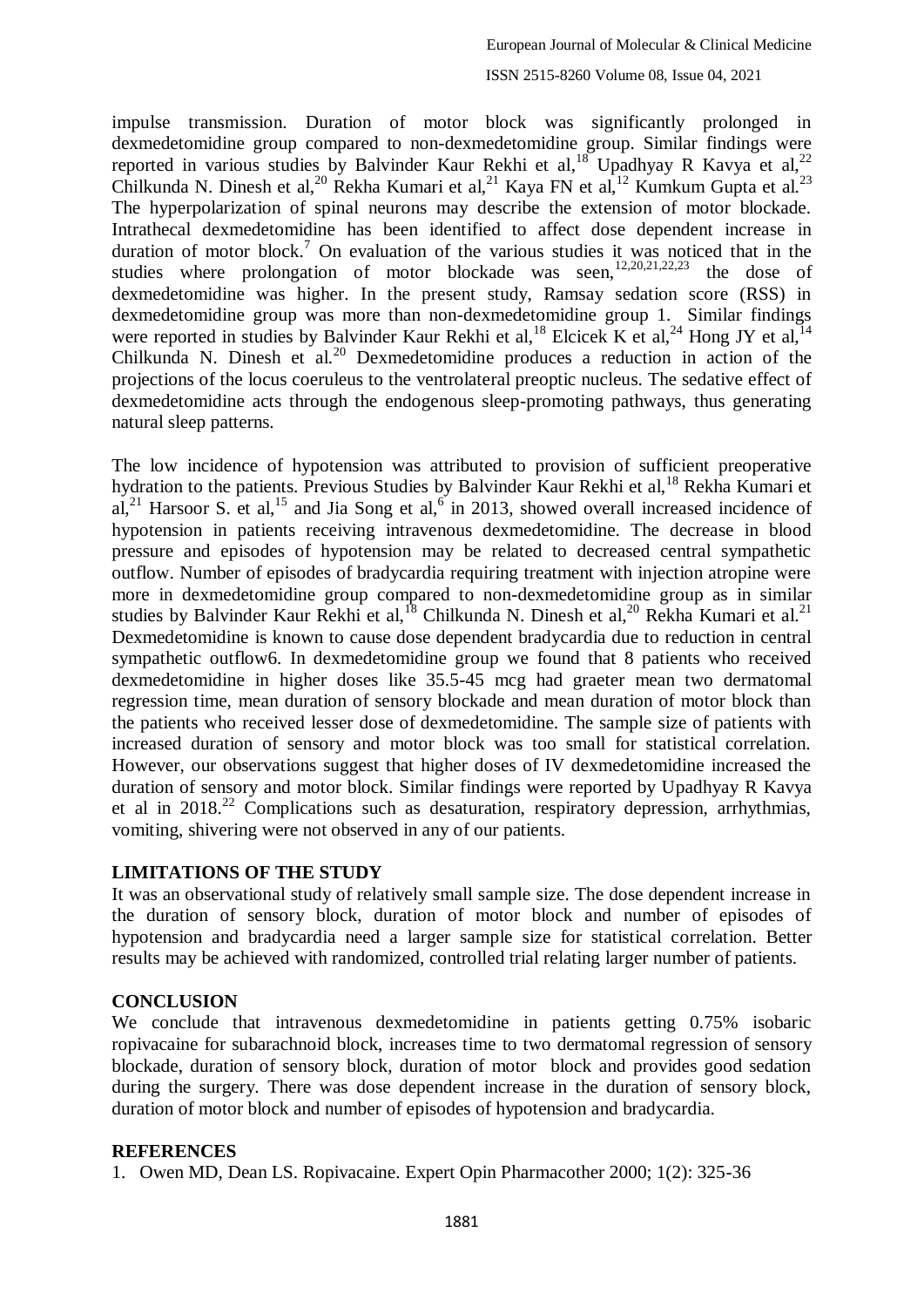- 2. Hodgson PS, Neal JM, Pollock JE, Liu SS. The neurotoxicity of drugs given intrathecally (spinal). Anesth Analg 1999;88: 797-809.
- 3. Hampl KF, Schneider MC, Drasner K. Toxicity of spinal local anaesthetics. Curr Opin Anaesthesiol 1999; 12: 559-64.
- 4. Reutsch YA, Boni T, Borgeat A. From cocaine to ropivacaine: the history of local anaesthetic drugs.Current Topics in Medicinal Chemistry 2001: 1: 175-82
- 5. Simpson D, Curran MP, Oldfield V, Keating GM. Ropivacaine: A review of its use in regional anaesthesia and acute pain management. Drugs 2005; 65:2675-717.
- 6. Gautier PE, De Kock M, Van Steenberge A, Poth N, Lahaye-Goffart B, Fanard L, Hody JL. Intrathecal ropivacaine for ambulatory surgery. Anesthesiology.1999; 123945.
- 7. Olofsson C, Nygards EB, Bjersten AB, Hessling A. Low-dose bupivacaine with sufentanil prevents hypotension after spinal anesthesia for hip repair in elderly patients. Acta Anaesthesiol Scand. 2004;48:1240-4.
- 8. Bakshi U, Chatterjee S, Sengupta S, Gupta D. Adjuvant drugs in central neuraxial analgesia- A review. The Internet Journal of Anaesthesiology. 2010; 26:1
- 9. Kanazi GE, Aouad MT, Jabbour-Khoury SI, Al Jazzar MD, Alameddine MM, Al-Yaman R, Bulbul M, Baraka AS. Effect of low-dose dexmedetomidine or clonidine on the characteristics of bupivacaine spinal block. Acta Anaesthesiol Scand. 2006Feb;50(2):222- 7. PubMed PMID: 16430546.
- 10. Martin E, Ramsay G, Mantz J, Sum‑ Ping ST. The role of the alpha2 adrenoceptor agonist dexmedetomidine in postsurgical sedation in the intensive care unit. J Intensive Care Med 2003;18: 29‑ 41.
- 11. Song J, Kim WM, Lee SH, Yoon MH. Dexmedetomidine for sedation of patients undergoing elective surgery under regional anesthesia. Korean J Anesthesiol. 2013;65(3):203-8. doi:10.4097/kjae.2013.65.3.203
- 12. Naithni U, Meena MS, Gupta S, Meena K, Swain L, PradeepD S. Dose dependant effect of intrathecal dexmedetomidine on isobaric ropivacaine in spinal anesthesia for abdominal hysterectomy: Effect on block characteristics and hemodynamics. J Anaesthesiol clin Pharmacol 2015;31:72-9
- 13. Abdallah, Faraj W., Amir Abrishami, and Richard Brull. "The facilitatory effects of intravenous dexmedetomidine on the duration of spinal anesthesia: a systematic review and meta-analysis." Anesthesia & Analgesia 117.1 (2013): 271-8
- 14. Dinesh CN, Sai Tej NA, Yatish B, Pujari VS, Mohan Kumar RM, Mohan CV. Saudi J Aaesth. 2014 Apr; 8(2):202-8
- 15. Harsoor S, Rani DD, Yalamuru B, Sudheesh K, Nethra S. Effect of supplementation of low dose intravenous dexmedetomidine on characteristics of spinal anaesthesia with hyperbaric bupivacaine. Indian J Anaesth. 2013;57(3):265-9. doi:10.4103/0019- 5049.115616
- 16. Wahedi W, Nolte H, Klein P. Ropivacaine for spinal anesthesia. A dose-finding study. Anaesthesist. 1996;45(8):737-44.
- 17. McNamee DA, McClelland AM, Scott S, Milligan KR, Westman L, Gustafsson U. Spinal anaesthesia: comparison of plain ropivacaine 5 mg ml (-1) with bupivacaine 5 mg ml (- 1) for major orthopaedic surgery. Br J Anaesth. 2002 Nov;89(5):702-6. PubMed PMID: 12393766
- 18. Rekhi, Balwinder Kaur et al. Comparison of Intravenous Dexmedetomidine with Midazolam in Prolonging Spinal Anaesthesia with Ropivacaine. Journal of clinical and diagnostic research: JCDR vol. 11,2 (2017): UC01-UC04. doi:10.7860/JCDR/2017/23874.9344